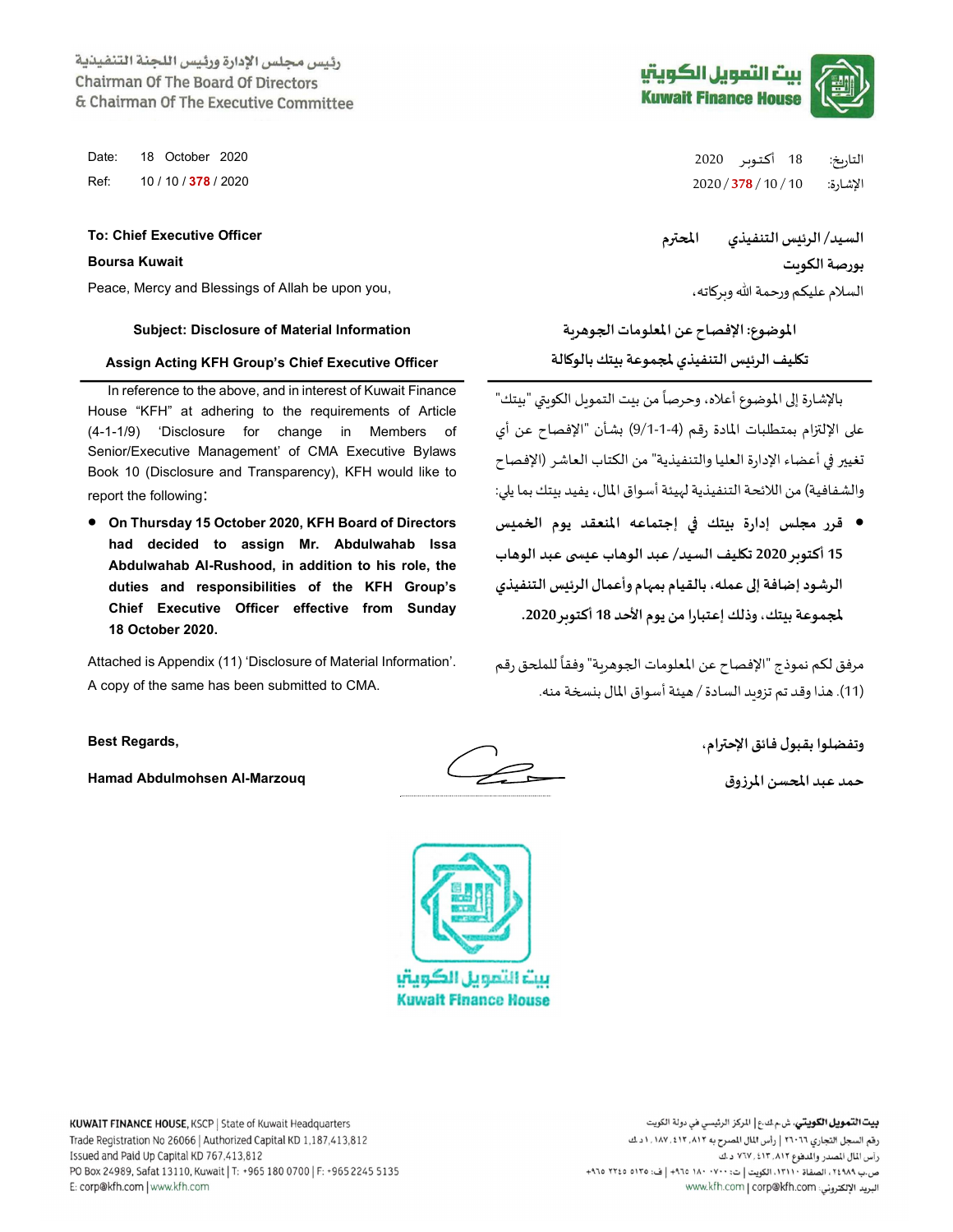18 أكتوȋر 2020 2020 October 18

بʋت التموʈل الكوʈۘܣ (بʋتك) (KFH (House Finance Kuwait

ملحق رقم (11) (11) Appendix (11)

نموذج الإفصاح عن المعلومات الجوهرية الإفصاح عن المعلومات الجوهرية Form Information Form information Form of Material Information Form

تكليف الرئيس التنفيذي لمجموعة بيتك بالوكالة " Assign Acting KFH Group's Chief Executive Officer